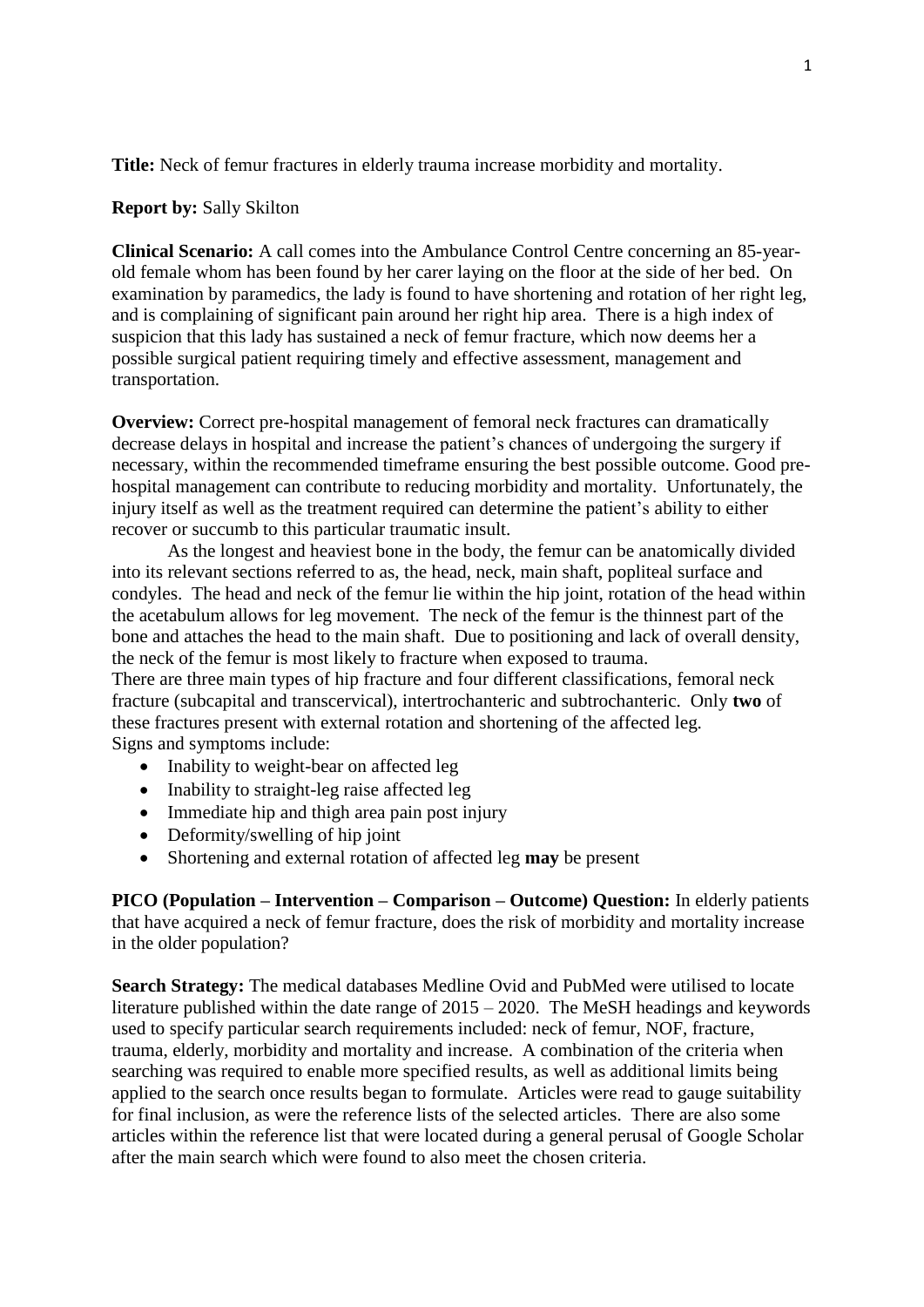## **Search Outcome:** Relevant Papers 4 **Study Results/Analysis:**

| Author,  | <b>Study Type</b> | <b>Study Size</b>    | <b>Outcomes</b>    | <b>Results</b>               | Limitations,                        |
|----------|-------------------|----------------------|--------------------|------------------------------|-------------------------------------|
| Year     |                   |                      |                    |                              | <b>Strengths</b>                    |
| Forni et | Retrospectiv      | 23,973               | Surgical           | 23% male,                    | A retrospective                     |
| al, 2016 | e                 | patients             | delays are not     | 77% female                   | cohort study                        |
|          | Observation       | within one           | considered         | patients.                    | depends on                          |
|          | al Study.         | geographic           | significant        |                              | quality                             |
|          |                   | al area of           | factors of         | Pre-existing                 | administrative                      |
|          | 3-year            | Tuscany<br>inclusive | higher             | comorbities<br>CHF=32%       | data.                               |
|          | period.           | of 31                | mortality<br>rate. | $COPD=7%$                    | Justifying early                    |
|          |                   | hospitals.           |                    | Diabetes=9%                  | surgery, pain                       |
|          |                   |                      | Associated         | Dementia=5                   | management,                         |
|          |                   | Mean age             | comorbities        | $\%$                         | other                               |
|          |                   | $= 83.5$             | influence          | $AMI=4%$                     | complications,                      |
|          |                   | years.               | patient            | Anticoagulati                | length of                           |
|          |                   |                      | recovery.          | <sub>on</sub>                | hospital stay                       |
|          |                   |                      |                    | therapy= $40\%$              | and economic                        |
|          |                   |                      |                    |                              | status were not                     |
|          |                   |                      |                    | Surgery                      | investigated.                       |
|          |                   |                      |                    | within 48hrs                 |                                     |
|          |                   |                      |                    | $= 67\%$ . Early             | Focuses on both                     |
|          |                   |                      |                    | surgery                      | multidisciplinar                    |
|          |                   |                      |                    | regularly<br>performed in    | y and usual care<br>models post hip |
|          |                   |                      |                    | usual care                   | surgery.                            |
|          |                   |                      |                    | hospitals.                   |                                     |
|          |                   |                      |                    |                              | $30$ -day                           |
|          |                   |                      |                    | 944 patients                 | mortality rate                      |
|          |                   |                      |                    | died within                  | only.                               |
|          |                   |                      |                    | 30 days.                     |                                     |
|          |                   |                      |                    |                              | Elements of one                     |
|          |                   |                      |                    | Multidisciplin               | health care                         |
|          |                   |                      |                    | e care                       | system that may                     |
|          |                   |                      |                    | indicated                    | not exist in                        |
|          |                   |                      |                    | significant                  | other regions or                    |
|          |                   |                      |                    | lower rates of<br>mortality. | countries.                          |
| Lewis et | Systematic        | 1,364                | Management         | Overall                      | Use of the                          |
| al, 2019 | Review &          | patients             | of hip             | mortality data               | Garden                              |
|          | Meta-             | within 17            | fractures and      | was analysed                 | classification to                   |
|          | Analysis          | studies.             | predictive         | of all-cause                 | categorise                          |
|          |                   |                      | outcomes are       | mortality                    | intracapsular                       |
|          | 52-year           | Mean age             | based on 2         | from all $1,364$             | fractures of the                    |
|          | period.           | $>50$ years.         | variables:         | patients.                    | femoral neck.                       |
|          |                   |                      | individual         | There was no                 |                                     |
|          |                   |                      | patient            | significant                  | Use of the                          |
|          |                   |                      | factors -ASA       | difference in                | Harris Hip                          |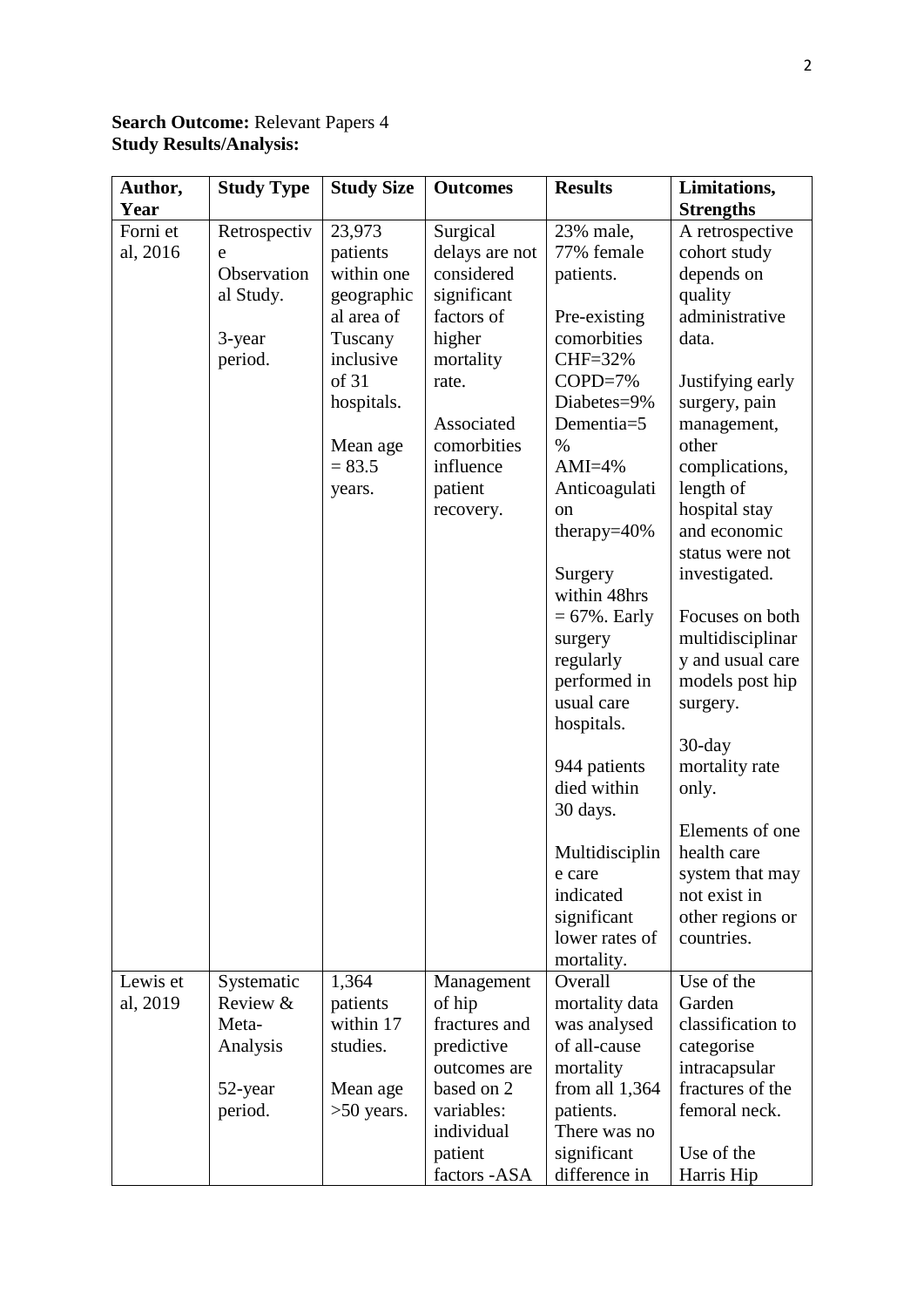|             |              |          | score, age,<br>preinjury | overall<br>mortality.     | Score as a<br>clinician based |
|-------------|--------------|----------|--------------------------|---------------------------|-------------------------------|
|             |              |          | ambulatory               | 44.6% HA                  | outcome                       |
|             |              |          | status,                  | group. 44.2%              | measure for the               |
|             |              |          | cognitive                | THA group.                | evaluation of                 |
|             |              |          | function and             |                           | patients post                 |
|             |              |          | comorbidities            | Data pooled               | total hip                     |
|             |              |          | ; and fracture           | from $519$                | replacement.                  |
|             |              |          | $factors -$              | interventions             |                               |
|             |              |          | location, type           | recorded in               | Data examined                 |
|             |              |          | and degree of            | four studies              | includes both                 |
|             |              |          | displacement             | found no                  | THA & HA                      |
|             |              |          |                          | significant<br>difference | patients.                     |
|             |              |          |                          | between HA                | Inconsistencies               |
|             |              |          |                          | and THA                   | of included                   |
|             |              |          |                          | mortality                 | trials.                       |
|             |              |          |                          | from any                  |                               |
|             |              |          |                          | cause within              | A large                       |
|             |              |          |                          | $30$ -day                 | temporal                      |
|             |              |          |                          | postoperative<br>period.  | inclusion<br>period. There    |
|             |              |          |                          |                           | have been                     |
|             |              |          |                          | Data                      | significant                   |
|             |              |          |                          | examined                  | changes to                    |
|             |              |          |                          | from 947                  | practice and                  |
|             |              |          |                          | interventions             | improved                      |
|             |              |          |                          | from eight                | prosthetic                    |
|             |              |          |                          | studies found             | options since                 |
|             |              |          |                          | no significant            | the beginning of              |
|             |              |          |                          | difference                | the inclusion                 |
|             |              |          |                          | between HA                | period to                     |
|             |              |          |                          | and THA                   | present day.                  |
|             |              |          |                          | mortality                 |                               |
|             |              |          |                          | from any                  |                               |
|             |              |          |                          | cause within              |                               |
|             |              |          |                          | the first                 |                               |
|             |              |          |                          | postoperative             |                               |
| Iglesias et | Retrospectiv | 107      | All patients             | year.<br>88 females,      | A clear                       |
| al, 2017    | e,           | patients | had                      | 19 male                   | demonstration                 |
|             | Observation  |          | comorbidities            | patients.                 | of comorbidities              |
|             | al and       | Mean age | associated               |                           | diminishing the               |
|             | Descriptive  | $= 77.8$ | with                     | 44 patients               | likelihood of                 |
|             | Study.       | years.   | hypertension,            | underwent                 | survival.                     |
|             |              |          | cardiac                  | HA, 63 THA.               |                               |
|             | 5-year       |          | disease,                 |                           |                               |
|             | period.      |          | diabetes,                | ASA II = $62$             |                               |
|             |              |          | renal                    | patients. $III =$         |                               |
|             |              |          |                          | 42. IV = $3$ .            |                               |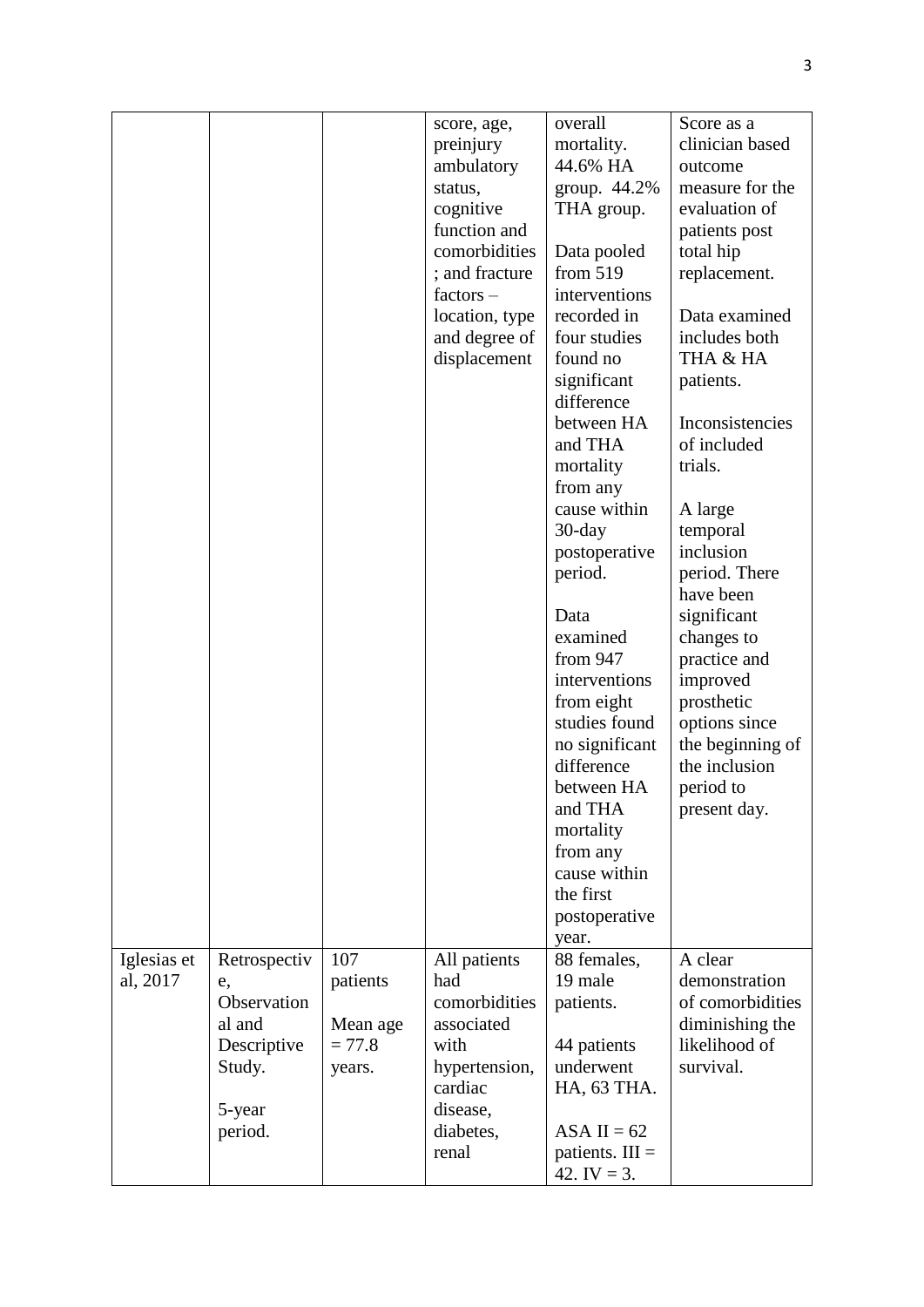| insufficiency<br>and smoking.<br>Average time<br>to surgery $=$<br>$1.5$ days.<br>Mean hospital<br>stay = $6$ days.<br>Average<br>survival rate<br>for THA $=$<br>33.9 months.<br>$HA = 19.7$<br>months.<br>19% of<br>patients were<br>deceased by<br>final follow<br>up.<br>Risk of<br>mortality<br>increases by<br>25% with<br>increased age.<br>Risk of<br>mortality was<br>seven times<br>greater in HA<br>patients.<br>Jennison<br>Journal<br>Independent<br>The most<br>Recommendatio<br>&<br>Article.<br>predictors of<br>recent NHFD<br>ns taken from<br>Yarlagadd<br>mortality at<br>the NHFD<br>report<br>30 days<br>database as best<br>a, 2020<br>suggests a 30-<br>$120$ -day |
|--------------------------------------------------------------------------------------------------------------------------------------------------------------------------------------------------------------------------------------------------------------------------------------------------------------------------------------------------------------------------------------------------------------------------------------------------------------------------------------------------------------------------------------------------------------------------------------------------------------------------------------------------------------------------------------------|
|                                                                                                                                                                                                                                                                                                                                                                                                                                                                                                                                                                                                                                                                                            |
|                                                                                                                                                                                                                                                                                                                                                                                                                                                                                                                                                                                                                                                                                            |
|                                                                                                                                                                                                                                                                                                                                                                                                                                                                                                                                                                                                                                                                                            |
|                                                                                                                                                                                                                                                                                                                                                                                                                                                                                                                                                                                                                                                                                            |
|                                                                                                                                                                                                                                                                                                                                                                                                                                                                                                                                                                                                                                                                                            |
|                                                                                                                                                                                                                                                                                                                                                                                                                                                                                                                                                                                                                                                                                            |
|                                                                                                                                                                                                                                                                                                                                                                                                                                                                                                                                                                                                                                                                                            |
|                                                                                                                                                                                                                                                                                                                                                                                                                                                                                                                                                                                                                                                                                            |
|                                                                                                                                                                                                                                                                                                                                                                                                                                                                                                                                                                                                                                                                                            |
|                                                                                                                                                                                                                                                                                                                                                                                                                                                                                                                                                                                                                                                                                            |
|                                                                                                                                                                                                                                                                                                                                                                                                                                                                                                                                                                                                                                                                                            |
|                                                                                                                                                                                                                                                                                                                                                                                                                                                                                                                                                                                                                                                                                            |
|                                                                                                                                                                                                                                                                                                                                                                                                                                                                                                                                                                                                                                                                                            |
|                                                                                                                                                                                                                                                                                                                                                                                                                                                                                                                                                                                                                                                                                            |
|                                                                                                                                                                                                                                                                                                                                                                                                                                                                                                                                                                                                                                                                                            |
|                                                                                                                                                                                                                                                                                                                                                                                                                                                                                                                                                                                                                                                                                            |
|                                                                                                                                                                                                                                                                                                                                                                                                                                                                                                                                                                                                                                                                                            |
|                                                                                                                                                                                                                                                                                                                                                                                                                                                                                                                                                                                                                                                                                            |
|                                                                                                                                                                                                                                                                                                                                                                                                                                                                                                                                                                                                                                                                                            |
|                                                                                                                                                                                                                                                                                                                                                                                                                                                                                                                                                                                                                                                                                            |
|                                                                                                                                                                                                                                                                                                                                                                                                                                                                                                                                                                                                                                                                                            |
|                                                                                                                                                                                                                                                                                                                                                                                                                                                                                                                                                                                                                                                                                            |
|                                                                                                                                                                                                                                                                                                                                                                                                                                                                                                                                                                                                                                                                                            |
|                                                                                                                                                                                                                                                                                                                                                                                                                                                                                                                                                                                                                                                                                            |
|                                                                                                                                                                                                                                                                                                                                                                                                                                                                                                                                                                                                                                                                                            |
|                                                                                                                                                                                                                                                                                                                                                                                                                                                                                                                                                                                                                                                                                            |
|                                                                                                                                                                                                                                                                                                                                                                                                                                                                                                                                                                                                                                                                                            |
|                                                                                                                                                                                                                                                                                                                                                                                                                                                                                                                                                                                                                                                                                            |
|                                                                                                                                                                                                                                                                                                                                                                                                                                                                                                                                                                                                                                                                                            |
|                                                                                                                                                                                                                                                                                                                                                                                                                                                                                                                                                                                                                                                                                            |
|                                                                                                                                                                                                                                                                                                                                                                                                                                                                                                                                                                                                                                                                                            |
|                                                                                                                                                                                                                                                                                                                                                                                                                                                                                                                                                                                                                                                                                            |
|                                                                                                                                                                                                                                                                                                                                                                                                                                                                                                                                                                                                                                                                                            |
|                                                                                                                                                                                                                                                                                                                                                                                                                                                                                                                                                                                                                                                                                            |
| include: age<br>period.<br>day mortality<br>practice.                                                                                                                                                                                                                                                                                                                                                                                                                                                                                                                                                                                                                                      |
| $($ >85 years),<br>rate of 6.9%,                                                                                                                                                                                                                                                                                                                                                                                                                                                                                                                                                                                                                                                           |
| reduced from<br>sex (male),                                                                                                                                                                                                                                                                                                                                                                                                                                                                                                                                                                                                                                                                |
| number of<br>8.5% in 2011.                                                                                                                                                                                                                                                                                                                                                                                                                                                                                                                                                                                                                                                                 |
| comorbidities                                                                                                                                                                                                                                                                                                                                                                                                                                                                                                                                                                                                                                                                              |
| 50% of<br>$(>1)$ , mini                                                                                                                                                                                                                                                                                                                                                                                                                                                                                                                                                                                                                                                                    |
| mental test<br>patients can                                                                                                                                                                                                                                                                                                                                                                                                                                                                                                                                                                                                                                                                |
| expect to lose<br>score                                                                                                                                                                                                                                                                                                                                                                                                                                                                                                                                                                                                                                                                    |
| $(<7/10)$ ,<br>one level of<br>admission                                                                                                                                                                                                                                                                                                                                                                                                                                                                                                                                                                                                                                                   |
| mobility                                                                                                                                                                                                                                                                                                                                                                                                                                                                                                                                                                                                                                                                                   |
| haemoglobin<br>following<br>concentration<br>fracture.                                                                                                                                                                                                                                                                                                                                                                                                                                                                                                                                                                                                                                     |
| $(< 11$ gdl),                                                                                                                                                                                                                                                                                                                                                                                                                                                                                                                                                                                                                                                                              |
| living in an                                                                                                                                                                                                                                                                                                                                                                                                                                                                                                                                                                                                                                                                               |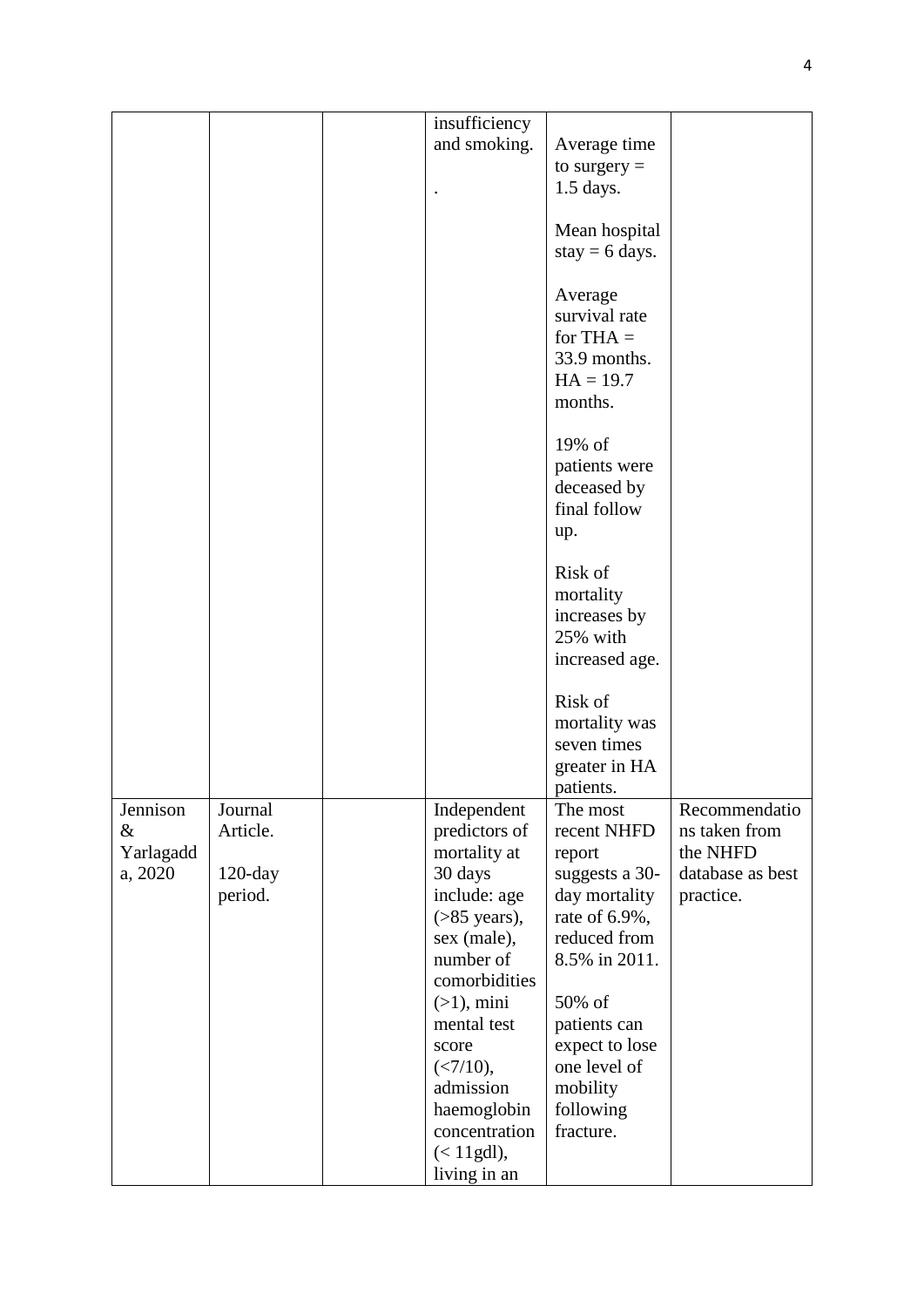|  | institution,              |  |
|--|---------------------------|--|
|  | presence of a             |  |
|  | malignant                 |  |
|  | disease.                  |  |
|  |                           |  |
|  |                           |  |
|  | Advocates                 |  |
|  | Orthogeriatri             |  |
|  | $\mathbf c$               |  |
|  | involvement.              |  |
|  |                           |  |
|  | All                       |  |
|  | correctable               |  |
|  | comorbidities             |  |
|  | should be                 |  |
|  | rectified to              |  |
|  | avoid delay               |  |
|  | to surgery,               |  |
|  | addressing,               |  |
|  | anaemia,                  |  |
|  | volume                    |  |
|  | depletion,                |  |
|  | coagulopathi              |  |
|  | es, electrolyte           |  |
|  | imbalance,                |  |
|  | uncontrolled              |  |
|  | diabetes and              |  |
|  | heart failure,            |  |
|  | correctable               |  |
|  | cardiac                   |  |
|  | arrhythmia,               |  |
|  | acute chest               |  |
|  | infection and             |  |
|  | exacerbation              |  |
|  | of chronic                |  |
|  | chest                     |  |
|  | condition.                |  |
|  |                           |  |
|  |                           |  |
|  | Complication<br>s include |  |
|  | infection,                |  |
|  |                           |  |
|  | pulmonary                 |  |
|  | embolism,                 |  |
|  | deep vein                 |  |
|  | thrombosis,               |  |
|  | acute kidney              |  |
|  | injury and                |  |
|  | myocardial                |  |
|  | infarction.               |  |

*Abbreviations: ASA (American Society of Anaesthesiologists), HA (Hemiarthroplasty), THA (Total Hip Arthroplasty), NHFD (National Hip Fracture Database)*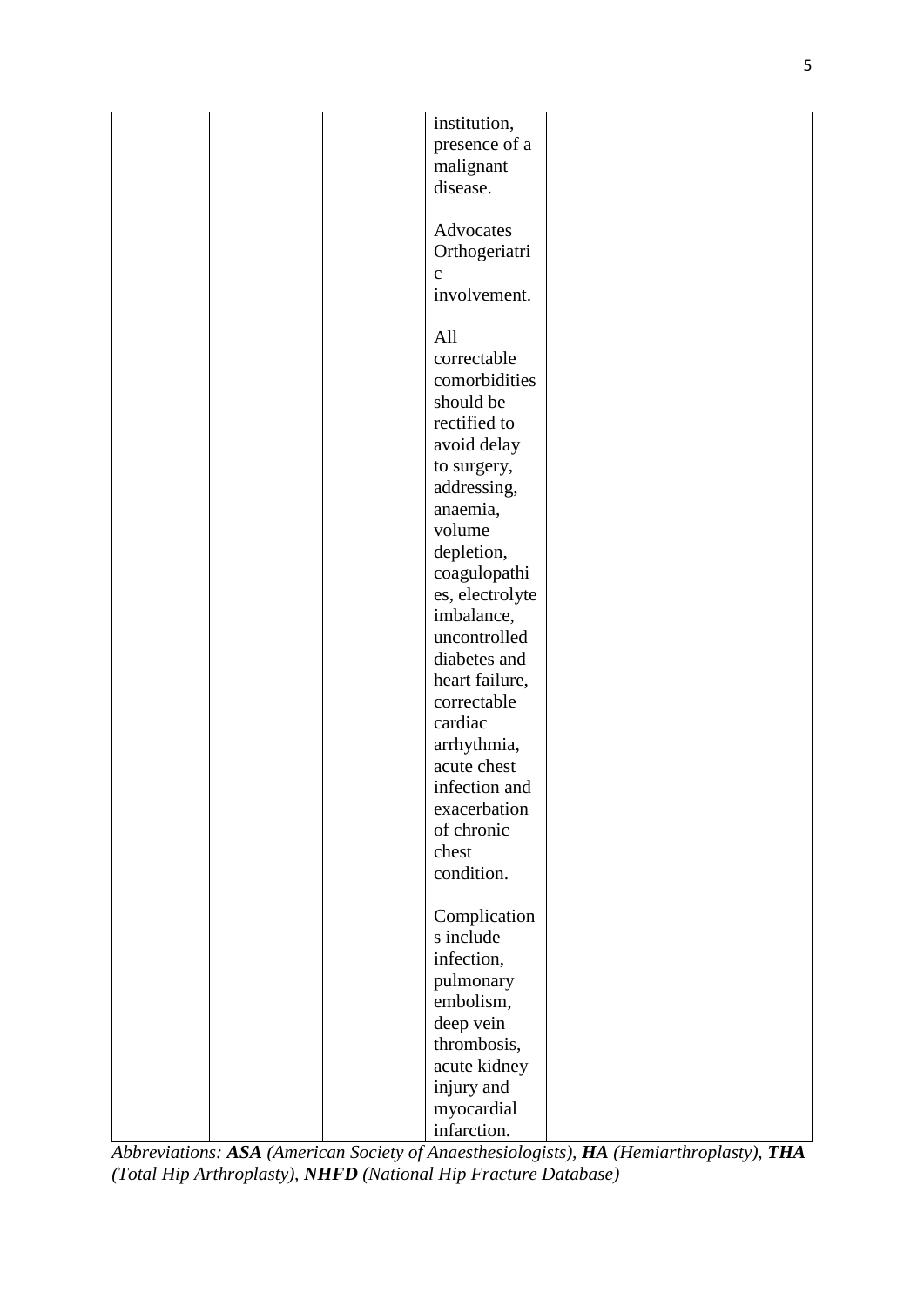**Comments:** The majority of hip fractures occur because of a fall. Risk factors include decreased bone mineral density, prolonged intake of medications for chronic conditions and reduced activity levels. Medication associated with an increased risk of falls include selective serotonin reuptake inhibitors, inhaled and oral steroids and benzodiazepines. Longterm usage of proton pump inhibitors are associated with an increased risk of fracture due to decreased calcium absorption. The questionable association between long-term use of Levothyroxine and bone density requires further study.

Osteoporosis decreases bone mass and density as a progressive bone disease whereby bone resorption exceeds bone formation, and therefore is more common amongst the elderly. Research recommends that the option of a total hip arthroplasty is favourable for patients with a predicted life expectancy of more than four years or in those under the age of 80 years old. Hemiarthroplasty is a reasonable intervention for elderly patients (>80 years) and those with a predicted life expectancy of less than four years.

**Consideration for Practice:** Studies indicate that total hip arthroplasty have shown to provide better functional outcomes than a hemiarthroplasty, but are associated with higher rates of complications including the requirement of reoperation for washout or debridement and dislocation.

Current evidence advocates for a multidisciplinary approach supporting an elderly patient following a hip fracture and subsequent surgery. Lengths of stay in hospital and rehabilitation facilities shorten as do rates of pneumonia as one of the many possible postoperative complications.

The detrimental effects of hip fractures are well documented and these patients often have pre-existing comorbidities that augment the risk of morbidity and mortality, not the specific fracture itself.

An aspect that is limited in present literature is a formal evaluation of preoperative factors that influence the choice of surgical treatment between total hip arthroplasty and hemiarthroplasty.

**Clinical Points:** 80% of hip fractures occur in females with an average age of 80 years. The prevalence of sustaining a hip fracture in one's lifetime is 20% for women and 10% for men. To ensure effective recovery, neck of femur fractures require surgery. Conservative treatment is only reserved for patients considered too frail to withstand surgical procedures.

## **References**

Forni, S., Pieralli, F., Sergi, A., Lorini, C., Bonaccorsi, G., & Vannucci, A. (2016). Mortality after hip fracture in the elderly: The role of a multidisciplinary approach and time to surgery in a retrospective observational study on 23,973 patients. *Archives of*